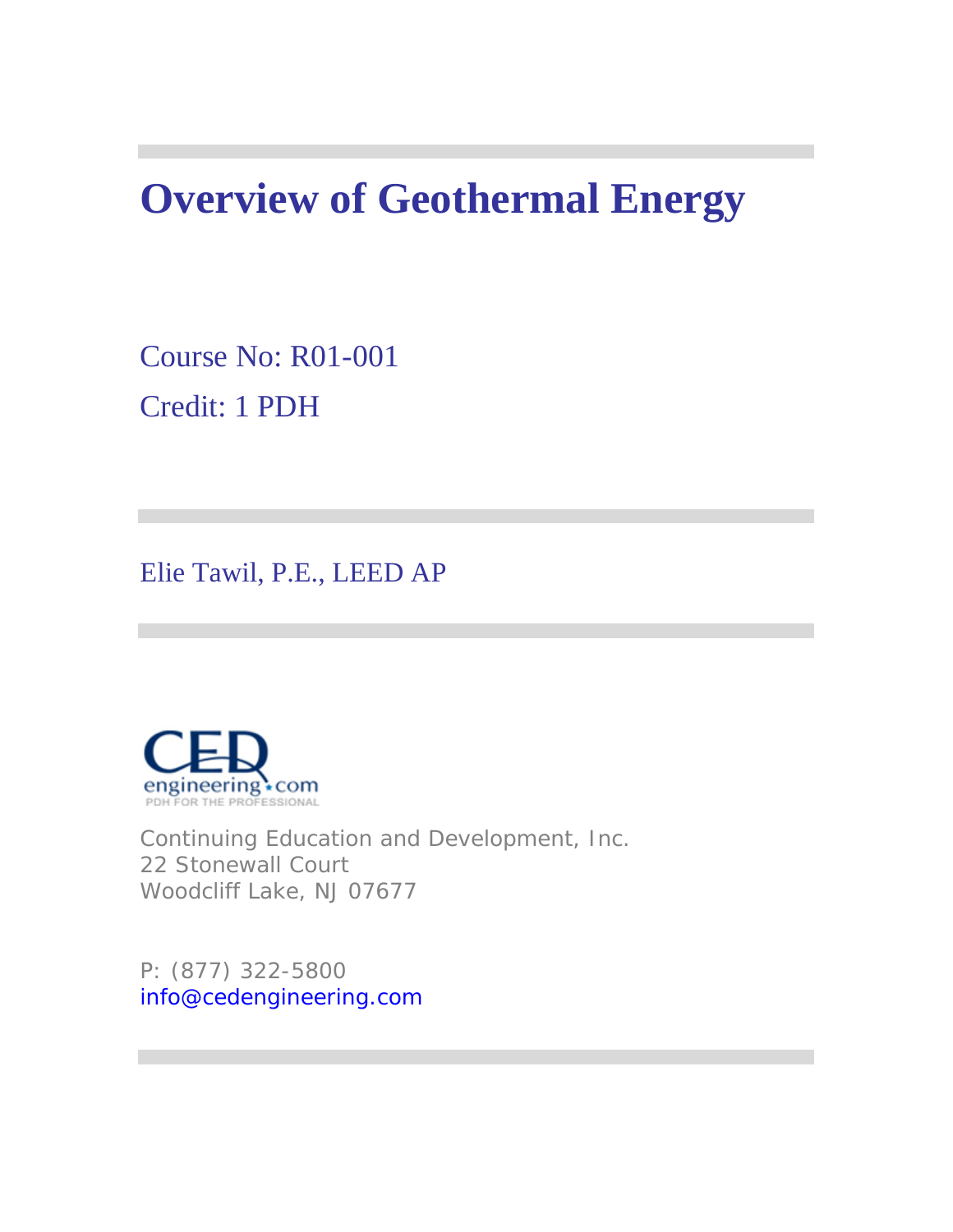ENERGY LEARIE NGHOUSE **ENERGY** EFFICIENCY **RENEWABLE ENERGY**

# **Geothermal Energy… Power from the Depths**

The Earth's crust is a bountiful source of energy—and fossil fuels are only part of the story. Heat or thermal energy is by far the more abundant resource. To put it in perspective, the thermal energy in the uppermost six miles of the Earth's crust amounts to 50,000 times the energy of all oil and gas resources in the world!

The word "geothermal" literally means "Earth" plus "heat." The geothermal resource is the world's largest energy resource and has been used by people for centuries. In addition, it is environmentally friendly. It is a renewable resource and can be used in ways that respect

rather than upset our planet's delicate environmental balance.

Geothermal power plants operating around the world are proof that the Earth's thermal energy is readily converted to electricity in geologically active areas. Many communities, commercial enterprises, universities, and public facilities in the western United States are heated directly with the water from underground reservoirs. For the homeowner or building owner anywhere in the United States, the emergence of geothermal heat pumps brings the benefits of geothermal energy to everyone's doorstep.





*This document was produced for the U.S. Department of Energy (DOE) by the National Renewable Energy Laboratory (NREL), a DOE national laboratory. The document was produced by the Technical Information Services Program, under the DOE Office of Energy Efficiency and Renewable Energy. The Energy Efficiency and Renewable Energy Clearinghouse (EREC) is operated by NCI Information Systems, Inc., for NREL / DOE. The statements contained herein are based on information known to EREC and NREL at the time of printing. No recommendation or endorsement of any product or service is implied if mentioned by EREC.*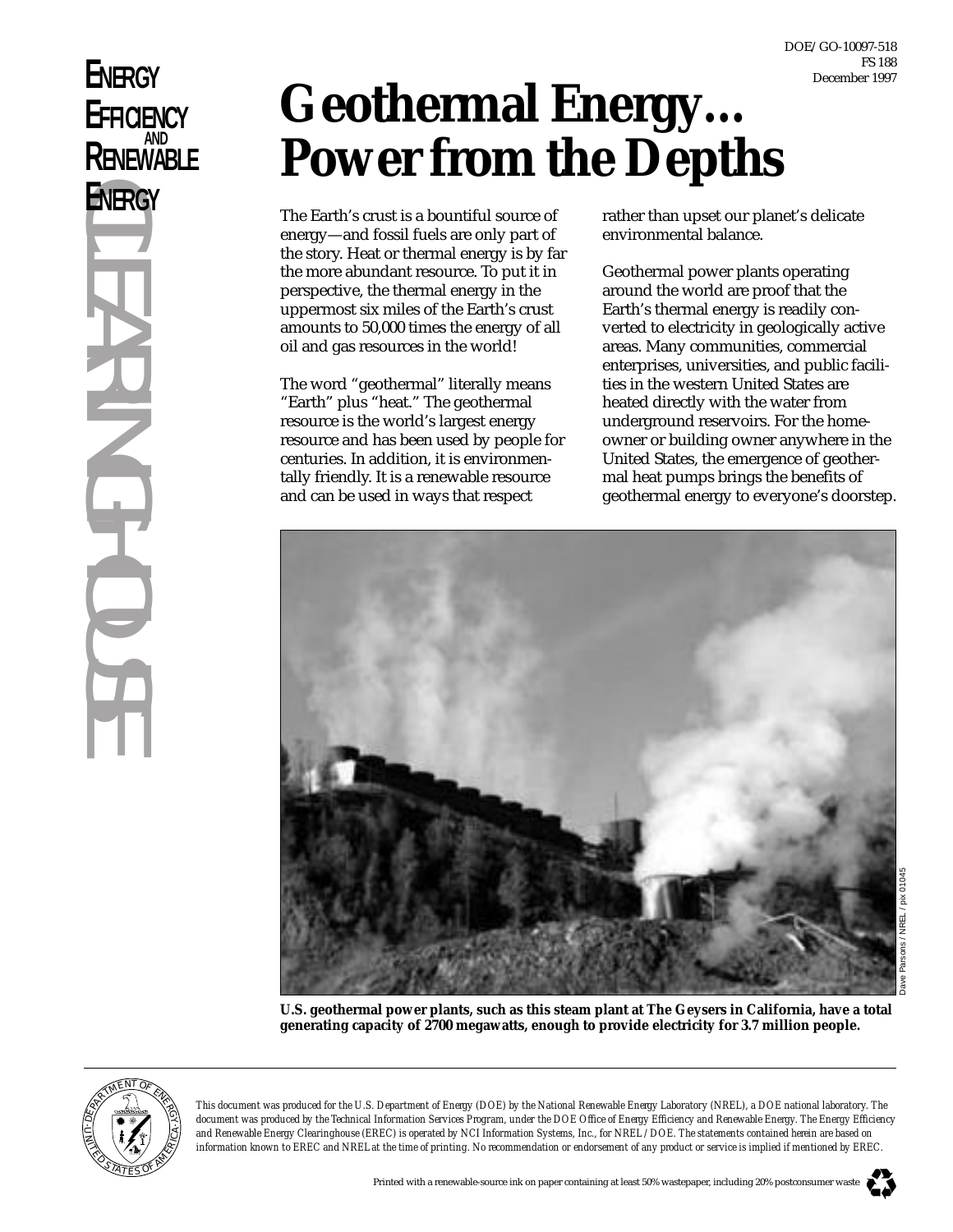# **The Basics**

There's a relatively simple concept underlying all the ways geothermal energy is used: The flow of thermal energy is available from beneath the surface of the Earth and especially from subterranean reservoirs of hot water. Over the years, technologies have evolved that allow us to take advantage of this heat.

In fact, electric power plants driven by geothermal energy provide over 44 billion kilowatt hours of electricity worldwide per year, and world capacity is growing at approximately 9% per year. To produce electric power from geothermal resources, underground reservoirs of steam or hot water are tapped by wells and the steam rotates turbines that generate electricity. Typically, water is then returned to the ground to recharge the reservoir and complete the renewable energy cycle.

Underground reservoirs are also tapped for "direct-use" applications. In these instances, hot water is channeled to greenhouses, spas, fish farms, and homes to fill space heating and hot water needs.





Geothermal energy use extends beyond underground reservoirs. The soil and near-surface rocks, from 5 to 50 feet deep, have a nearly constant temperature from geothermal heating. As a homeowner or business owner, you can use the Earth as a heat source or heat sink with geothermal heat pumps. According to the U.S. Environmental Protection Agency (EPA), geothermal heat pumps are one of the nation's most efficient—and therefore least polluting—heating, cooling, and water-heating systems available. In winter, these systems draw on "earth heat" to warm the house, and in summer they transfer heat from the house to the earth, which ranges in temperature from 50° to 70°F (10° to 21°C) depending on latitude.

# **A Clear Advantage**

Geothermal energy delivers some powerful environmental and economic benefits. If you live in an area that uses geothermal resources for electricity production, you're quite fortunate. Consider Lake County, California, which is home to many of the geothermal power plants at our nation's best-developed geothermal resource, The Geysers. It's no coincidence that the Lake County air basin is the first and only one in compliance with all of California's stringent air quality regulations.

Perhaps you own a greenhouse and need to cut exorbitant energy bills in order to stay in business. If you are located near a geothermal resource, you should know that most greenhouse growers estimate that direct use of geothermal resources instead of traditional energy sources reduces heating costs by up to 80%. This can save about 5% to 8% in total operating cost.

Assume you're a home or business owner who has installed a geothermal heat pump. You're not only doing your part to help make the world a cleaner place to live and breathe, you're rewarded with low operating and maintenance costs, and, usually, lowest life-cycle costs. (Life-cycle cost is the total cost of the equipment spread over the useful life of the equipment.) In practical terms, your heat pump investment may cost you \$15 per month more in mortgage payments, but it may save you \$30 per month on your electric bill.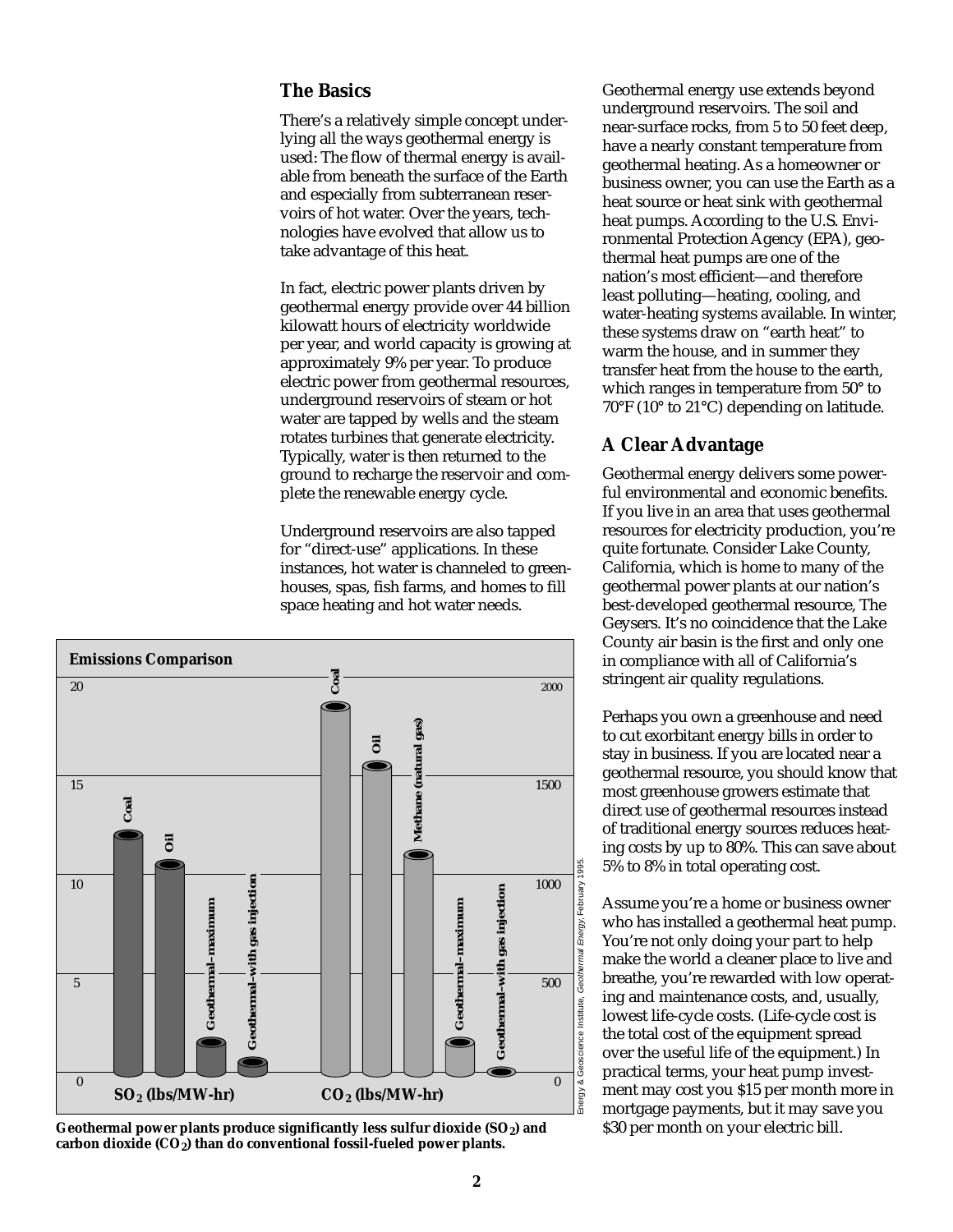In all three of these cases, domestic, not foreign, resources are being used—a practice that has merits all its own. Nearly half of our nation's annual trade deficit would be obliterated if we could displace imported oil with domestic energy resources. A nation's trade deficit represents a permanent loss of wealth for the citizens of that nation. Keeping the wealth at home translates to more jobs and a robust economy. And not only does our national economic and employment picture improve, but a vital measure of national security is gained when we control our own energy supplies.



**Much of the western United States has geothermal resources suited to power production (above 100°) and direct uses (from 20°C and 150°C). The Gulf Coast region contains geopressured resources, and the entire country is suitable for geothermal heat pumps.** 

### **Types of Geothermal Resources**

The center of the Earth is 4000 miles (6400 kilometers) deep. How hot is this region? Our best guess is 7200°F (4000°C) or higher. Partially molten rock, at temperatures between 1200° and 2200°F (650° to 1200°C), is believed to exist at depths of 50 to 60 miles (80 to 100 kilometers).

Heat is constantly flowing from the Earth's interior to the surface. Most types of geothermal resources—hydrothermal, geopressured, hot dry rock, and magma—

result from concentration of Earth's thermal energy within certain discrete regions of the subsurface.

*Hydrothermal resources* are reservoirs of steam or hot water, which are formed by water seeping into the earth and collecting in, and being heated by fractured or porous hot rock. These reservoirs are tapped by drilling wells to deliver hot water to the surface for generation of electricity or direct use. Hot water resources exist in abundance around the world. In the United States, the hottest (and currently most valuable) resources are located in the western states, and Alaska and Hawaii. Technologies to tap hydrothermal resources are proven commercial processes.

*Geopressured resources* are deeply buried waters at moderate temperature that contain dissolved methane. While technologies are available to tap geopressured resources, they are not currently economically competitive. In the United States, this resource base is located in the Gulf coast regions of Texas and Louisiana.

*Hot dry rock* resources occur at depths of 5 to 10 miles (8 to 16 kilometers) everywhere beneath the Earth's surface, and at shallower depths in certain areas. Access to these resources involves injecting cold water down one well, circulating it through hot fractured rock, and drawing off the now hot water from another well. This promising technology has been proven feasible, but no commercial applications are in use at this time.

*Magma (or molten rock) resources* offer extremely high-temperature geothermal opportunities, but existing technology does not allow recovery of heat from these resources.

*Earth energy* is the heat contained in soil and rocks at shallow depths. This resource is tapped by geothermal heat pumps.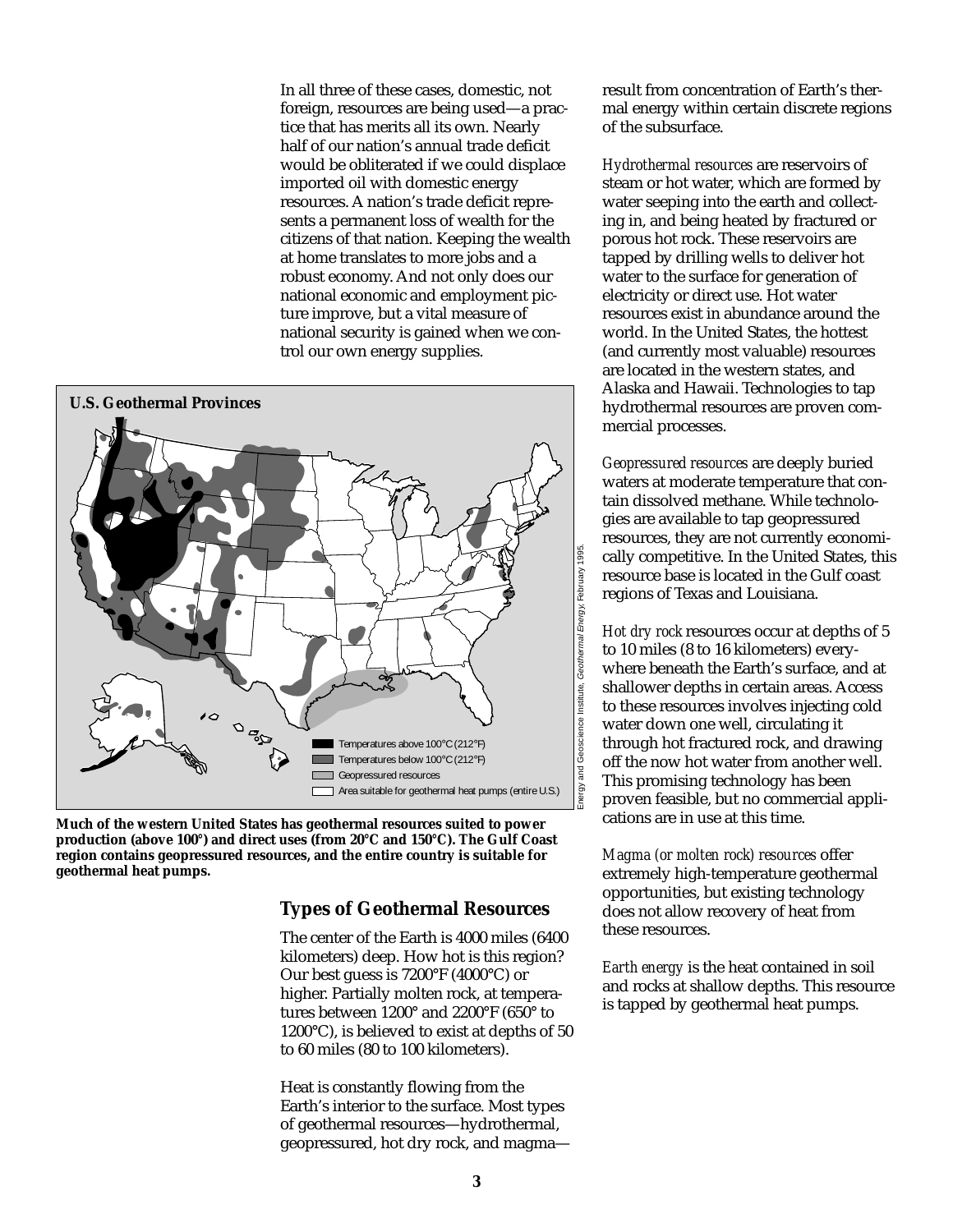# **Geothermal Power Plants from Water to Light**

*Geothermal plants*

*amounts of carbon*

*dioxide—1/1000 to*

*produced by fossil-*

*fuel plants.*

*1/2000 of the amount*

*emit minimal*

Flip a switch and light up a room—what could be easier? Push a button on the TV remote control and be entertained. It all seems so simple that we are often unaware of the true environmental and social cost of these conveniences—and who would want to give them up even if we had to account for every penny?

But rather than thinking in terms of giving things up, let's think positively: in the United States, right now, the installed generating capacity for geothermal stands at about 2700 megawatts. That's the equivalent of about 58 million barrels of oil, and provides enough electricity for 3.7 million people. The cost of producing this power ranges from 4¢ to 8¢ per kilowatt hour. The geothermal industry is working to achieve a geothermal life-cycle energy cost of 3¢ per kilowatt hour. And remember, this is clean energy produced from domestic resources.

How clean? In terms of air emissions, geothermal power plants have an inherent advantage over fossil fuel plants because no combustion takes place. Geothermal plants emit no nitrogen oxides and very



 **an injection well. A dry steam power plant draws steam from a hydrothermal production well and sends it to a turbine/generator. The steam turns the turbine to generate electricity and is then condensed and returned to the geothermal reservoir via** 

low amounts of sulfur dioxide—allowing them to easily meet the most stringent clean air standards. The steam at some steam plants contains hydrogen sulfide, but treatment processes remove more than 99.9% of those emissions. Typical emissions of hydrogen sulfide from geothermal plants are less than 1 part per billion well below what people can smell. The low levels of air emissions produced are mostly carbon dioxide, which many people believe acts as a greenhouse gas to trap heat within Earth's atmosphere. Even so, geothermal plants emit minimal amounts of carbon dioxide—1/1000 to 1/2000 of the amount produced by fossilfuel plants.

Geothermal water sometimes contains salts and dissolved minerals. In the United States, the geothermal water is usually injected back into the reservoir from where it came, at a depth well below groundwater aquifers, after its heat energy has been extracted. This recycles the geothermal water and replenishes the reservoir. However, some geothermal plants also produce some solid materials, or sludges, that require disposal in approved sites.

All U.S. geothermal power plants are located in the states of California, Nevada, Utah, and Hawaii—home to some of the most majestic scenery on Earth. It's fortunate, then, that these plants consume only a small amount of land, and can coexist with numerous other land uses, including agriculture, with minimal impact on the surrounding beauty.

They're reliable and efficient, too. Taken as a group, geothermal power plants are available to generate power 95% or more of the time; they are seldom off-line for maintenance or repair. And, they have the highest capacity factors of all types of power plants. Capacity factor is the ratio of the amount of electricity a plant produces to how much electricity it is capable of producing.

*Dry Steam Power Plants* were the first type of geothermal power plant (in Italy in 1904). The Geysers in northern California, which is the world's largest single source of geothermal power, is also home to this type of plant. These plants use the steam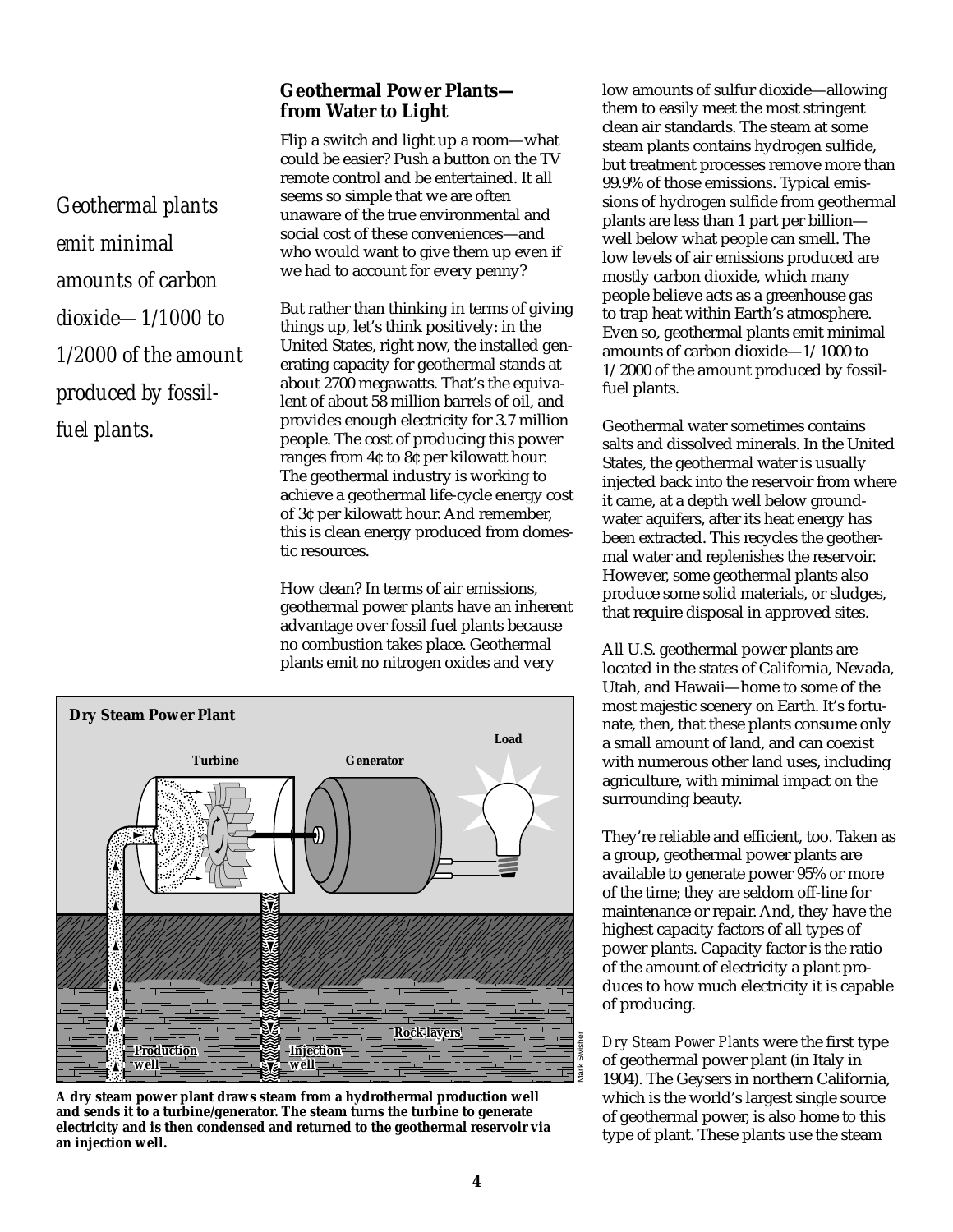

**A flash steam power plant draws hot water from a hydrothermal production well to a flash tank where a drop in pressure "flashes" the water to steam. The steam turns a turbine/generator that generates electricity. The steam is then condensed and, with any hot water not flashed to steam, returned to the geothermal reservoir via an injection well.**



 **exchanger, the geothermal water is returned to the reservoir via an injection Using two closed loops, a binary cycle power plant pumps hot water from a hydrothermal production well to a heat exchanger where the geothermal water is used to boil a working fluid. The resulting working-fluid vapor turns a turbine/generator that generates electricity. After passing through the heat well, and the working-fluid vapor is condensed and recirculated through the working-fluid loop.** 

as it comes from wells in the ground, and direct it into the turbine/generator unit to produce power.

*Flash Steam Power Plants,* which are the most common, use water with temperatures greater than 360°F (182°C). This very hot water is pumped under high pressure to equipment on the surface, where the pressure is suddenly dropped, allowing some of the hot water to "flash" into steam. The steam is then used to power the turbine/generator. The remaining hot water and condensed steam are injected back into the reservoir.

*Binary Cycle Power Plants* operate on the lower-temperature waters, 225° to 360°F (107° to 182°C). These plants use the heat of the hot water to boil a "working fluid," usually an organic compound with a low boiling point. This working fluid is then vaporized in a heat exchanger and used to turn a turbine. The geothermal water and the working fluid are confined to separate closed loops, so there are no emissions into the air.

Because these lower-temperature waters are much more plentiful than hightemperature waters, binary cycle systems will be the dominant geothermal power plants of the future.

Developing and commercializing geothermal power technologies contributes not only to a cleaner environment, but to a healthy U.S. industrial base, as well. Around the developing countries of the world, demand for electric power is burgeoning—and nearly half of these countries have geothermal resources. These markets have proven particularly receptive to clean energy produced with indigenous resources, creating attractive export options for geothermal technologies and expertise. In fact, U.S. geothermal companies have signed contracts worth more than \$6 billion in the past few years to build geothermal power plants in some of these developing countries.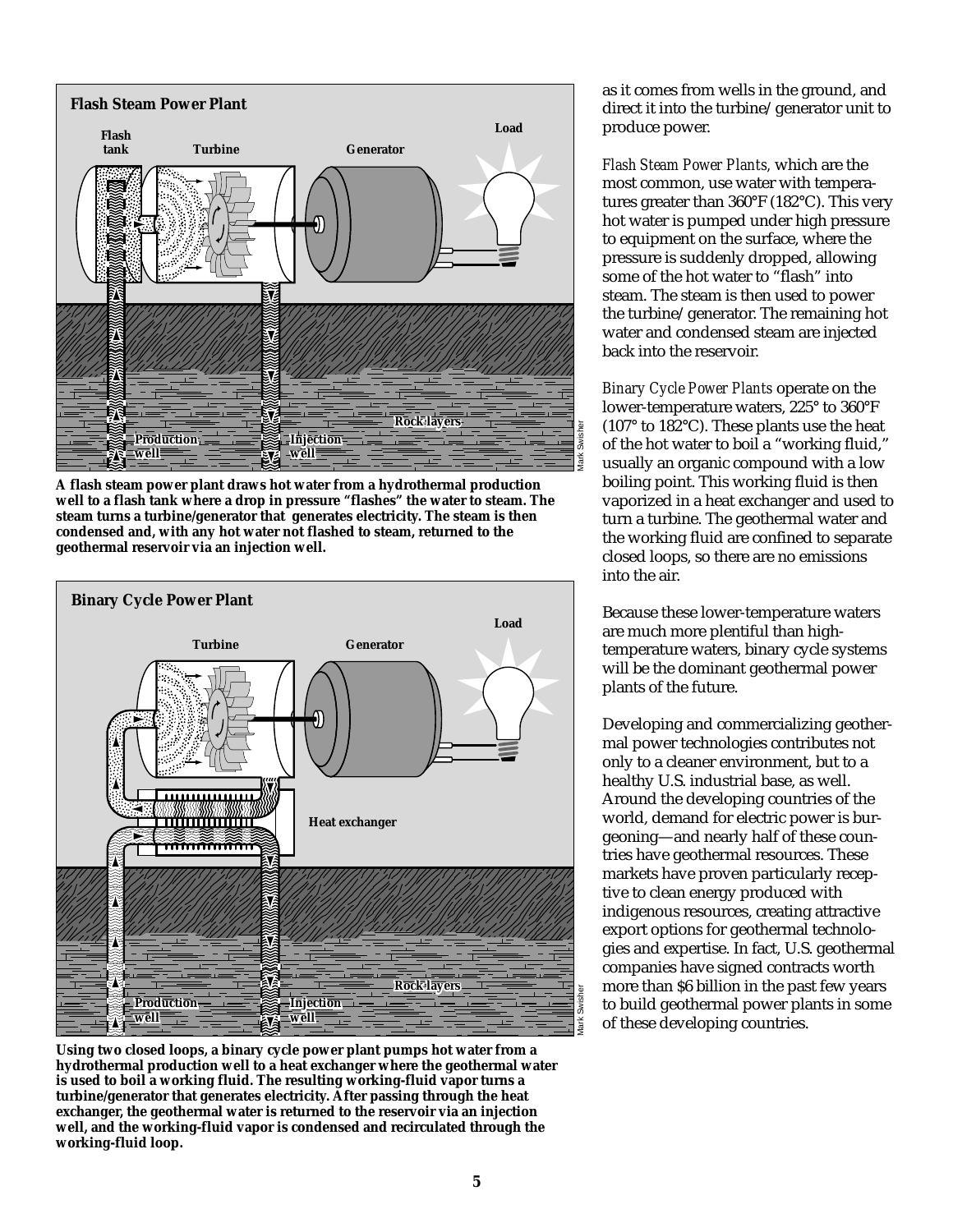# **Direct Use of Geothermal Energy**

If you've ever soaked in water from a natural hot spring, you're one of the millions of people around the world who has enjoyed the direct use of geothermal energy. And while this naturally occurring hot water may be the perfect tonic for frayed nerves and sore muscles, it's capable of much more.



**The Milgro Nurseries' greenhouse near New Castle, Utah, is one of approximately 40 greenhouses nationwide that benefit from the direct use of geothermal energy.**

*The consumer of direct-use geothermal energy can reduce fuel costs by as much as 80%, depending on the application and the industry.*

In the United States alone, direct geothermal applications (not including geothermal heat pumps) have an installed capacity of 500 thermal megawatts, which is roughly equivalent to saving half a million barrels of oil per year. This includes approximately 40 greenhouses, 30 fish farms, 190 resorts and spas, 125 space and district heating projects, and 10 industrial projects.

The resource required for these applications is widespread across the western third of the United States. This is water in an underground reservoir, at low-tomoderate temperatures usually ranging from 68° to 302°F (20° to 150°C). The consumer of direct-use geothermal energy can count on savings in energy costs—as much as an 80% reduction from traditional fuel costs, depending on the application and the industry. Direct-use systems typically require a larger initial investment, but have lower operating costs and no need for ongoing fuel purchases, therefore reducing life-cycle costs.

In a typical application, a well brings heated water to the surface; a mechanical system—piping, heat exchanger, controls—delivers the heat to the space or process; and a disposal system either injects the cooled geothermal fluid underground or disposes of it on the surface.

The direct use of geothermal energy offers some heartening possibilities. Imagine an entire community of people having their homes heated geothermally. Sound like something way off in the future? Not at all. In 1893, the citizens of Boise, Idaho, put their pioneering spirit to work and built the world's first geothermal district heating system by piping water from a nearby hot spring. Within a few years, the system was providing heat to 200 homes and 40 downtown businesses—and the system continues to flourish today.

There are now 18 district heating systems in the United States (including one in Klamath Falls, Oregon, that melts snow from the city's downtown sidewalks), and the potential for more is tremendous. A recently updated resource inventory of 10 western states identified 271 communities located within 5 miles (8 kilometers) of a geothermal resource.

Greenhouse operators are taking advantage of geothermal direct use in growing numbers, with nearly 40 greenhouses (many of which are several acres in size) producing vegetables, flowers, houseplants, and tree seedlings in eight western states. Operators of fish farms are profiting from the lower energy costs and improved fish growth rates that geothermal energy delivers. Other industrial and commercial applications that match well with geothermal direct use include food dehydration, laundries, gold processing, milk pasteurizing, and swimming pools and spas.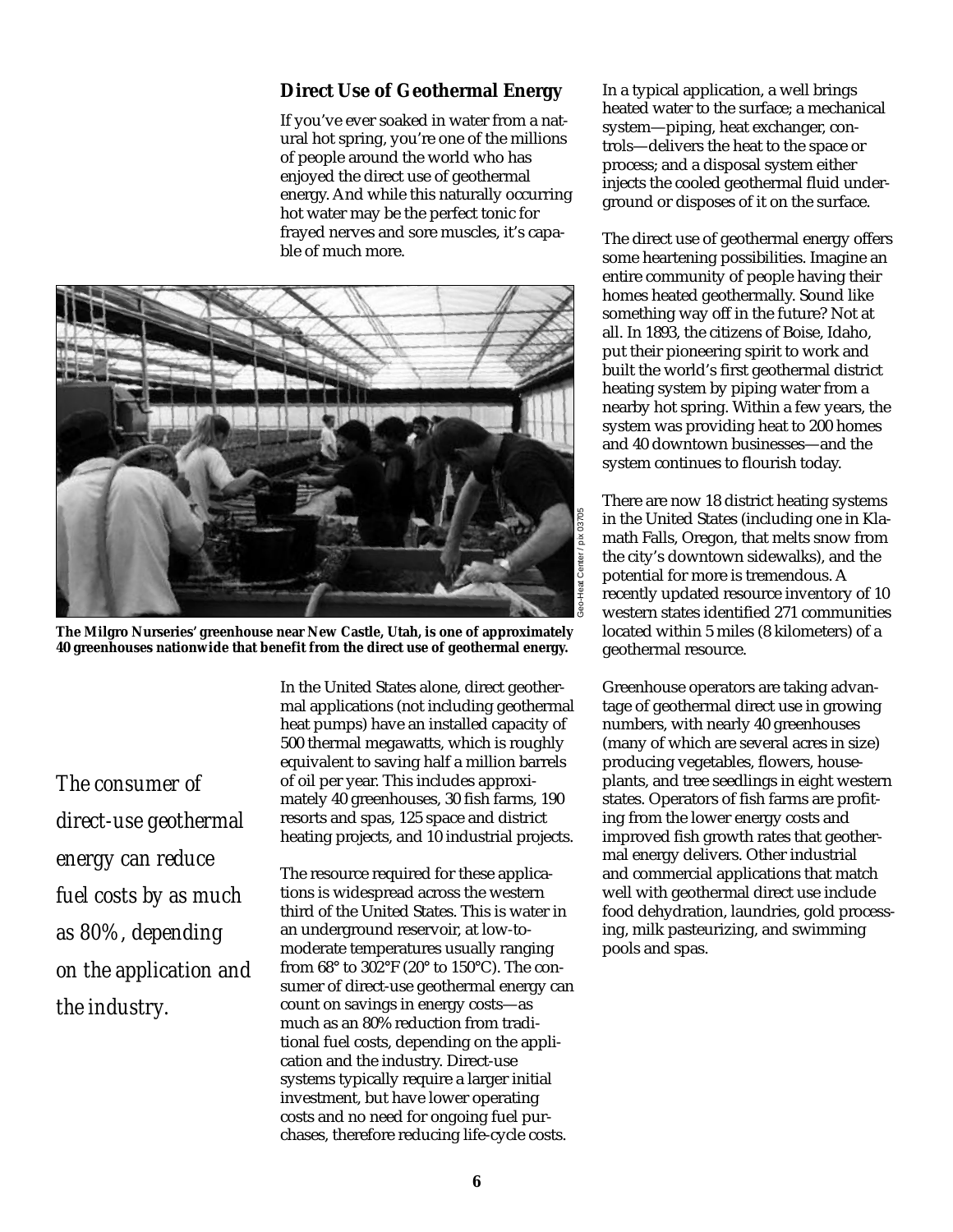# **The Heat Pump Solution**

The geothermal heat pump doesn't create electricity—but it greatly reduces consumption of it. If you would like to reduce the cost of heating and cooling your home, you might want to consider installing a geothermal heat pump, an economical and energy-efficient technology for space heating and cooling and water heating. Nationwide, more than 350,000 of these systems are in operation in homes, schools, and businesses. And the geothermal heat pump industry expects to be installing 40,000 systems per year by 2000.

In winter, heat pump systems draw thermal energy from the ambient temperature of the shallow ground, which ranges between  $50^{\circ}$  and  $70^{\circ}$ F ( $10^{\circ}$  to  $21^{\circ}$ C) depending on latitude. In summer, the process is reversed to a cooling mode, using the ground as a sink for the heat contained within the building. The system does not convert electricity to heat; rather,

it uses electricity to move thermal energy between the building and the ground and condition it to a higher or lower temperature according to the heating or cooling requirements. Consumption of electricity is reduced 30% to 60% compared to traditional heating and cooling systems, allowing a payback of system installation in 2 to 10 years. And these low-maintenance systems have long lives of 30 years or more. Some systems are also capable of producing domestic hot water at no cost in summer and at small cost in winter.

An analysis by the EPA found these systems to be among the most efficient spaceconditioning technologies available—with the lowest environmental cost of all that were analyzed. But this might be the most compelling statistic: Surveys show that the number of satisfied geothermal heat pump customers stands at 95% or higher.

*The number of satisfied geothermal heat pump customers stands at 95% or higher.*



**Geothermal heat pumps use the stable temperature of the shallow ground as a heat source to warm buildings in the winter and as a heat sink to cool them in the summer.**